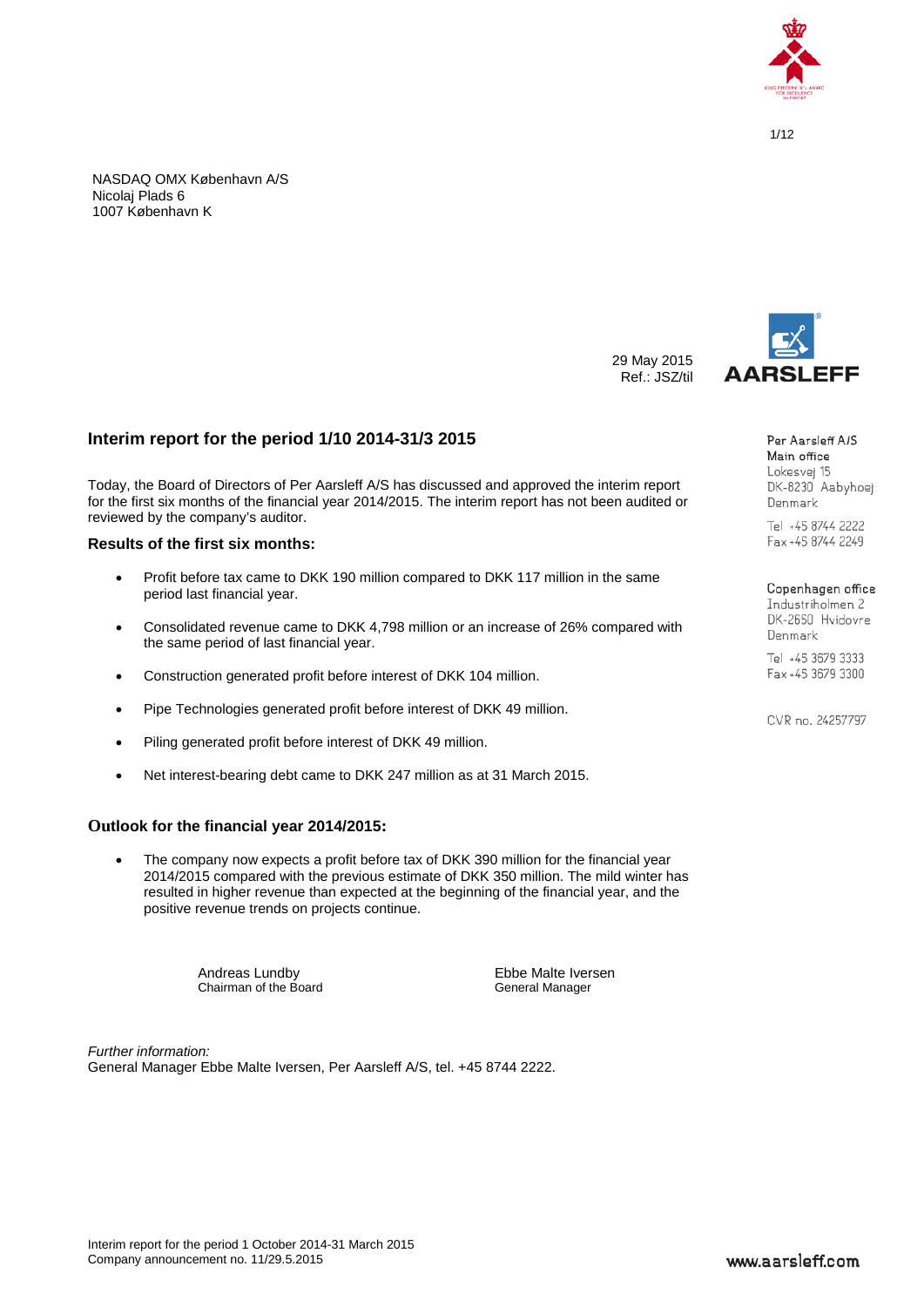

# **Highlights for the Group**

| Amounts in DKK million                                           | Q1    |           |           | H1        |           |  |
|------------------------------------------------------------------|-------|-----------|-----------|-----------|-----------|--|
| 2014/2015                                                        |       | 2013/2014 | 2014/2015 | 2013/2014 | 2013/2014 |  |
| Income statement                                                 |       |           |           |           |           |  |
| Revenue                                                          | 2,253 | 1,662     | 4,798     | 3,808     | 8,522     |  |
| Of this figure, work performed abroad                            | 645   | 536       | 1,506     | 1,360     | 2,850     |  |
| Operating profit                                                 | 71    | 48        | 204       | 126       | 350       |  |
| Profit before interest                                           | 71    | 48        | 202       | 126       | 351       |  |
| Net financials                                                   | $-4$  | $-5$      | $-12$     | -9        | $-21$     |  |
| Profit before tax                                                | 67    | 43        | 190       | 117       | 330       |  |
| Profit after tax                                                 | 51    | 32        | 145       | 86        | 255       |  |
| <b>Balance sheet</b>                                             |       |           |           |           |           |  |
| Non-current assets                                               |       |           | 1,740     | 1,742     | 1,737     |  |
| <b>Current assets</b>                                            |       |           | 3,262     | 2,526     | 3,234     |  |
| <b>Total assets</b>                                              |       |           | 5,002     | 4,268     | 4,971     |  |
| Equity                                                           |       |           | 2,060     | 1,793     | 1,952     |  |
| Non-current liabilities                                          |       |           | 557       | 481       | 590       |  |
| <b>Current liabilities</b>                                       |       |           | 2,385     | 1,994     | 2,429     |  |
| Total equity and liabilities                                     |       |           | 5,002     | 4,268     | 4,971     |  |
| Net interest-bearing debt                                        |       |           | $-247$    | 178       | 210       |  |
| Invested capital (IC)                                            |       |           | 1,799     | 1,955     | 2,148     |  |
| <b>Cash flow statement</b>                                       |       |           |           |           |           |  |
| Cash flows from operating activities                             | 252   | 189       | 647       | 472       | 612       |  |
| Cash flows from investing activities                             | $-62$ | $-70$     | $-153$    | $-124$    | $-256$    |  |
| Of this figure, investment in property, plant and equipment, net | $-63$ | $-69$     | $-137$    | $-122$    | $-256$    |  |
| Cash flows from financing activities                             | $-77$ | $-22$     | $-75$     | $-23$     | $-30$     |  |
| Change in liquidity for the period                               | 113   | 97        | 419       | 325       | 326       |  |
| <b>Financial ratios</b>                                          |       |           |           |           |           |  |
| Gross margin ratio, %                                            | 10.8  | 12.9      | 11.6      | 12.0      | 12.1      |  |
| Profit margin (EBIT margin), %                                   | 3.1   | 2.9       | 4.3       | 3.3       | 4.1       |  |
| Net profit ratio (pre-tax margin), %                             | 3.0   | 2.6       | 4.0       | 3.1       | 3.9       |  |
| Return on invested capital (ROIC), % *                           |       |           | 10.3      | 6.0       | 16.1      |  |
| Return on invested capital after tax (ROIC), % *                 |       |           | 7.9       | 4.5       | 12.4      |  |
| Return on equity (ROE), % *                                      |       |           | 7.3       | 4.9       | 13.9      |  |
| Equity interest, %                                               |       |           | 41.2      | 42.0      | 39.3      |  |
| Earnings per share (EPS), DKK                                    | 25.10 | 15.70     | 71.24     | 42.29     | 124.65    |  |
| Number of employees                                              |       |           | 4,738     | 4,452     | 4,532     |  |

Please see page 56 of the 2013/2014 annual report for financial ratio definitions.

\*Not translated into full year figures.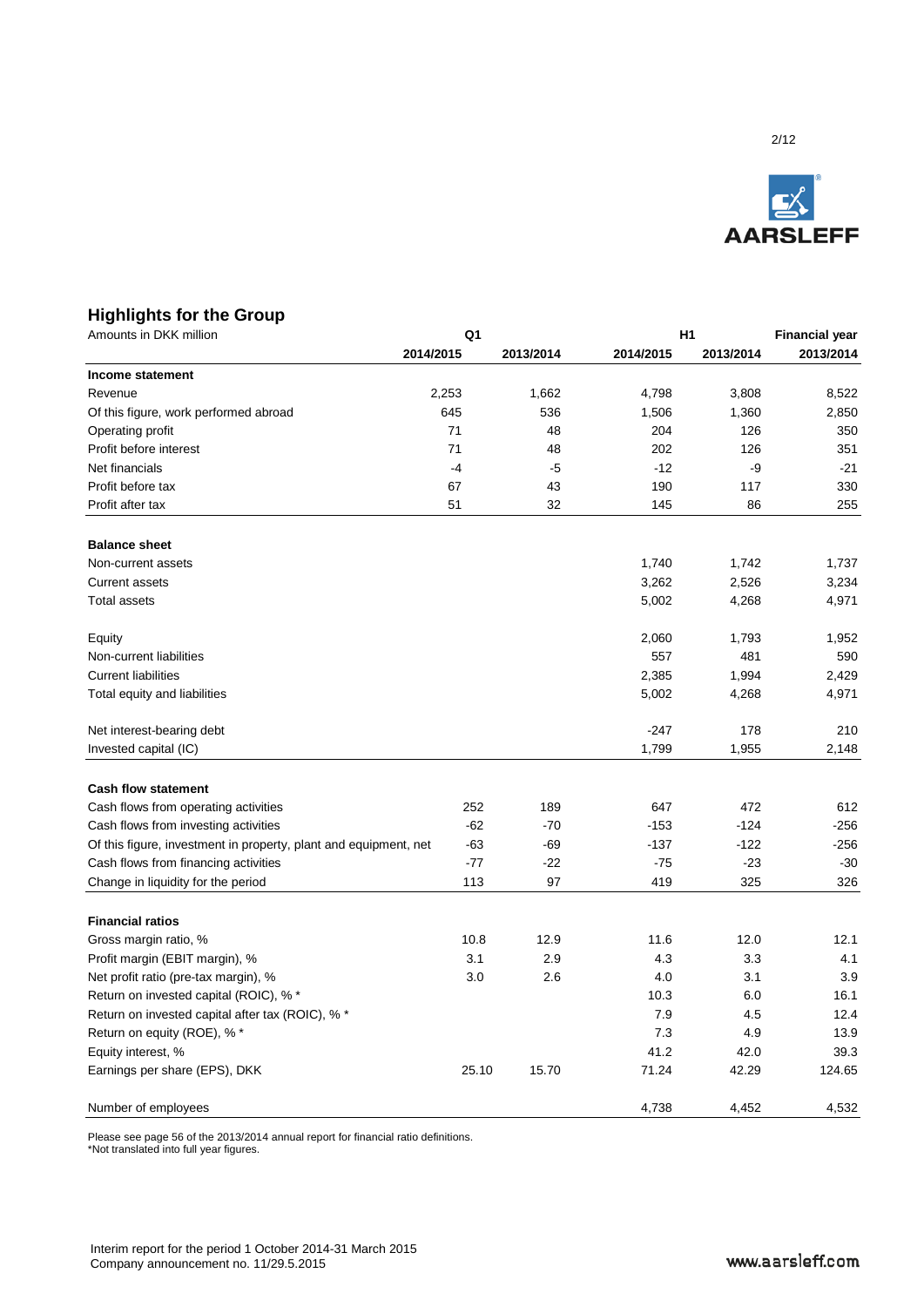

# **Management's review concerning the first six months of the financial year 2014/2015**

#### **Financial development of the Aarsleff Group**

#### **Income statement**

In the first six months of the financial year 2014/2015, consolidated revenue increased by DKK 990 million or 26% from DKK 3,808 million to DKK 4,798 million. The Danish operations reported a revenue increase of 35%, while the foreign operations reported a revenue increase of 11%.

Administrative expenses and selling costs amounted to 7.3% of revenue compared to 8.7% in the first half of last financial year.

Operating profit came to DKK 204.0 million against DKK 126.1 million in the same period last financial year.

Net financials were negative at DKK 11.9 million against a negative DKK 9.1 million last financial year.

In the first six months of the financial year, profit before tax reached DKK 190.1 million against a profit of DKK 116.9 million in the same period of last year.

In the first six months of the financial year, consolidated profit after tax was DKK 145.1 million against a profit of DKK 86.2 million last financial year.

#### **Balance sheet**

The consolidated balance sheet total came to DKK 5,002 million at 31 March 2015. This corresponds to an increase of DKK 31 million compared to the balance sheet total of DKK 4,971 million at the end of last financial year.

Consolidated interest-bearing liabilities less interest-bearing assets constituted a net deposit of DKK 247 million against a net debt of DKK 210 million at 30 September 2014.

Equity amounted to DKK 2,060 million against DKK 1,952 million at the end of last financial year or 41.2% of the balance sheet total compared with 39.3% at the beginning of the financial year.

#### **Cash flow statement**

Cash flows from operating activities amounted to DKK 647 million against DKK 472 million in the same period last financial year.

Cash flows from investing activities were negative at DKK 153 million against a negative DKK 124 million in the same period last financial year.

Cash flows from financing activities were negative at DKK 75 million against a negative amount of DKK 23 million in the same period last financial year.

Thus, the change in liquidity for the period was positive at DKK 419 million.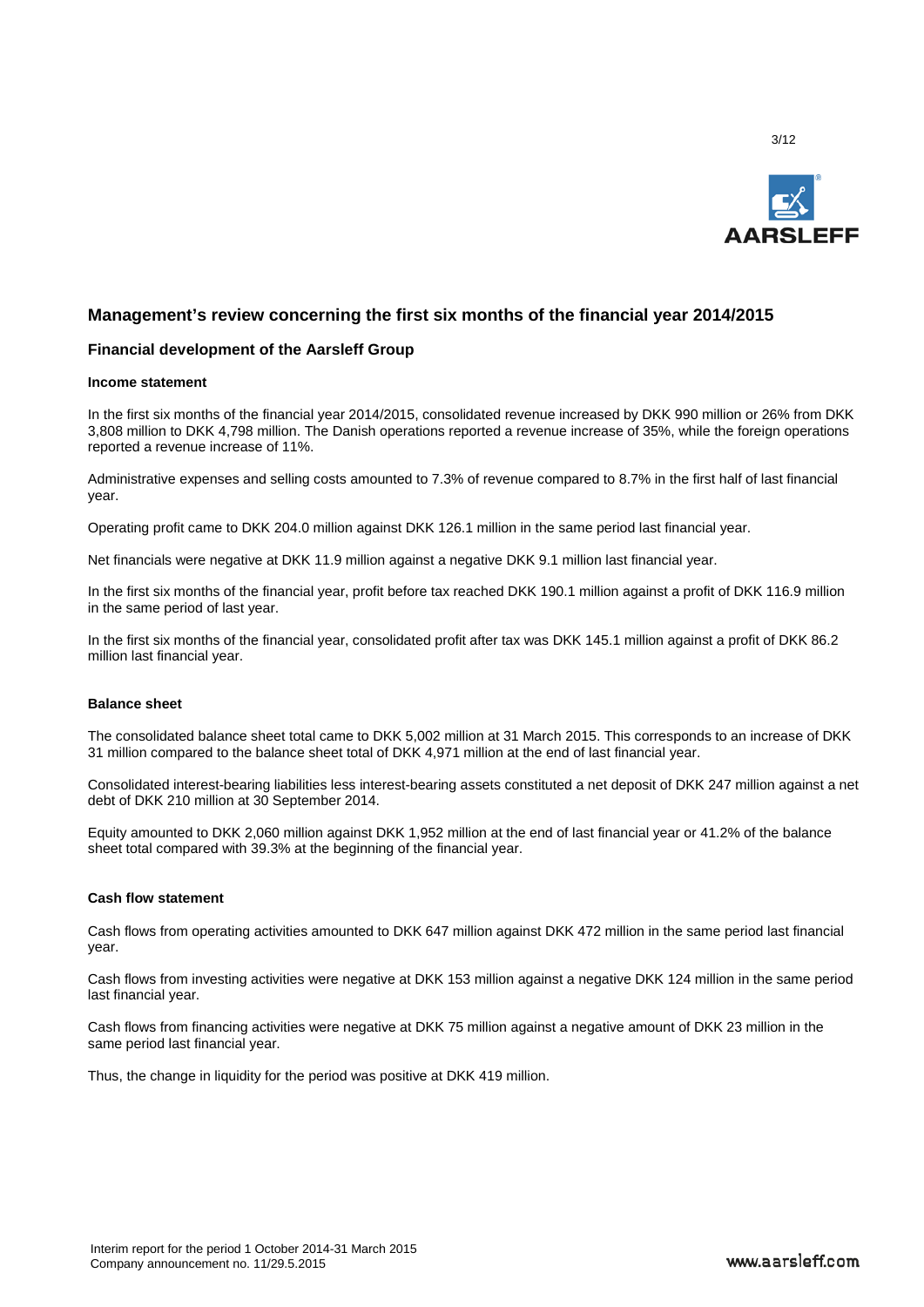

# **Segment results**

| Amounts in DKK million         | <b>Construction</b> |           | <b>Pipe Technologies</b> |           | <b>Piling</b> |           | Total     |           |
|--------------------------------|---------------------|-----------|--------------------------|-----------|---------------|-----------|-----------|-----------|
|                                | H1                  |           | H1                       |           | H1            |           | H1        |           |
|                                | 2014/2015           | 2013/2014 | 2014/2015                | 2013/2014 | 2014/2015     | 2013/2014 | 2014/2015 | 2013/2014 |
| Segment revenue                | 3,247               | 2,423     | 821                      | 831       | 777           | 582       | 4,845     | 3,836     |
| Internal revenue               | $-18$               | $-16$     | -10                      | -5        | $-19$         | $-7$      | -47       | -28       |
| Revenue                        | 3,229               | 2,407     | 811                      | 826       | 758           | 575       | 4,798     | 3,808     |
| Of this figure, work performed | 490                 | 414       | 585                      | 593       | 431           | 353       | 1,506     | 1,360     |
| abroad                         |                     |           |                          |           |               |           |           |           |
| Operating profit               | 104                 | 72        | 51                       | 27        | 49            | 27        | 204       | 126       |
| Profit in associates           | $\mathbf{0}$        | $\Omega$  | $-2$                     | 0         | 0             | 0         | -2        | $\Omega$  |
| Profit before interest         | 104                 | 72        | 49                       | 27        | 49            | 27        | 202       | 126       |
| Net financials                 |                     |           |                          |           |               |           | $-12$     | -9        |
| Profit before tax              |                     |           |                          |           |               |           | 190       | 117       |
| Profit before interest, %      | 3.2                 | 3.0       | 6.0                      | 3.3       | 6.5           | 4.7       | 4.2       | 3.3       |
| Number of employees            | 3,151               | 2,878     | 805                      | 862       | 782           | 712       | 4,738     | 4,452     |

# **Construction – higher level of activity and results above expectations**

Revenue for the first six months came to DKK 3,229 million against DKK 2,407 million last financial year, corresponding to an increase of 34%. The mild winter has resulted in higher revenue than expected at the beginning of the financial year. Revenue generated by the Danish operations was DKK 2,739 million or an increase of 37%. Revenue generated by the foreign operations was DKK 490 million against DKK 414 million last financial year or an increase of 18%.

Profit before interest came to DKK 104 million against DKK 72 million last financial year. Results exceeded expectations at the beginning of the financial year as a result of the increased level of activity and continued positive revenue trends on projects.

Overall, the results of Construction's subsidiaries exceeded expectations at the beginning of the financial year. Østergaard A/S, Dan Jord A/S, VG Entreprenør A/S, Wicotec Kirkebjerg A/S and Aarsleff Rail A/S performed above expectations.

Wicotec Kirkebjerg A/S has started the execution of the technical contract for the New Psychiatric Center in Skejby, north of Aarhus. In addition to the technical contract, Wicotec Kirkebjerg will operate the facility management contract during the next 25 years. The total value of the contract is DKK 900 million. We refer to the stock exchange announcement of 25 June 2014.

Effective from 1 April 2015, Per Aarsleff A/S has acquired 100% of the shares in the Icelandic contracting company Istak Island ehf. which primarily engages in civil engineering and construction work in Iceland and Greenland. The company has about 130 employees and generates annual revenue of about DKK 300 million. We refer to the stock exchange announcement of 15 May 2015.

Per Aarsleff A/S has been informed that Banedanmark will negotiate the final terms of the contract for the electrification of the Danish railway with the joint venture consisting of Per Aarsleff A/S, Siemens A/S and Siemens AG. We refer to the stock exchange announcement of 18 May 2015.

For the financial year 2014/2015, we now expect a significantly higher level of activity compared to previous expectations of an increasing level of activity. Construction's expectations for a profit before interest in percentage of revenue of 3.5-4% remain unchanged.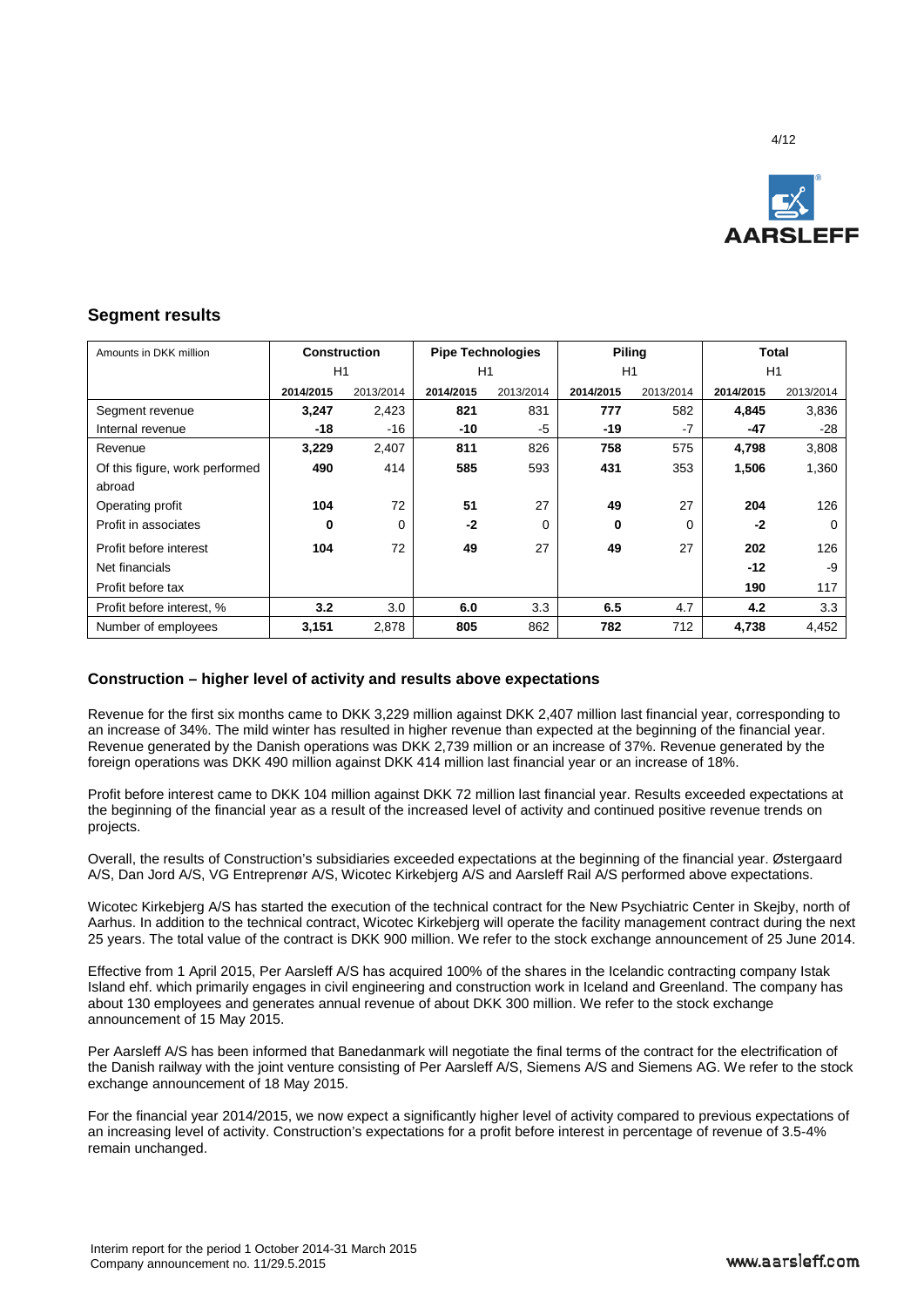

# **Pipe Technologies – results as expected**

Revenue for the first six months was DKK 811 million against DKK 826 million last financial year. Revenue generated by the foreign operations came to DKK 585 million or on par with last financial year. Revenue generated by the Danish operations came to DKK 226 million or approximately on par with last financial year.

Profit before interest came to DKK 49 million compared to DKK 27 million last financial year and is in line with expectations at the beginning of the financial year.

In Denmark, the level of activity of the public utility companies has decreased as expected. This is a result of the utility companies' current tendency to have great focus on investments in climate adaptations and less focus on sewer renewal.

In Denmark, the results of the activities of the public utility companies and the housing and industry segments are slightly below expectations.

Export projects within drinking water supply and wastewater reported results slightly below expectations.

Total results of the subsidiaries exceed expectations at the beginning of the financial year due to the positive earnings performance of the companies in Sweden, Finland and Norway. In the first six months of the financial year, the Russian subsidiary performed extraordinarily well due to foreign currency hedging on former contracts. The majority of the contracts which are carried out during the second half of the financial year 2014/2015 will yield lower profit due to the development of the Russian rouble rate.

The outlook for the full financial year 2014/2015 remains unchanged. Pipe Technologies expects revenue on par with last financial year and profit before interest of around 4% of revenue.

#### **Piling – results as expected**

Revenue for the first six months came to DKK 758 million against DKK 575 million last financial year, corresponding to an increase of 32%. Revenue generated by the Danish operations was DKK 327 million, corresponding to an increase of 47% compared with last financial year. Revenue generated by the foreign operations was DKK 431 million, corresponding to an increase of 22%.

Profit before interest came to DKK 49 million against DKK 27 million last financial year. The results are in line with expectations at the beginning of the financial year.

The results of the activities in the parent company were above expectations, among other things as a result of increased activity within infrastructure projects in cooperation with Construction.

Total results of the subsidiaries are below expectations.

For the full financial year, we maintain our expectations for an increasing level of activity compared with last financial year and a profit before interest of approximately 5.5% of revenue.

# **Outlook for the financial year 2014/2015**

The company now expects a profit before tax of DKK 390 million for the financial year 2014/2015 compared with the previous estimate of DKK 350 million. The mild winter has resulted in higher revenue than expected at the beginning of the financial year, and the positive revenue trends on projects continue.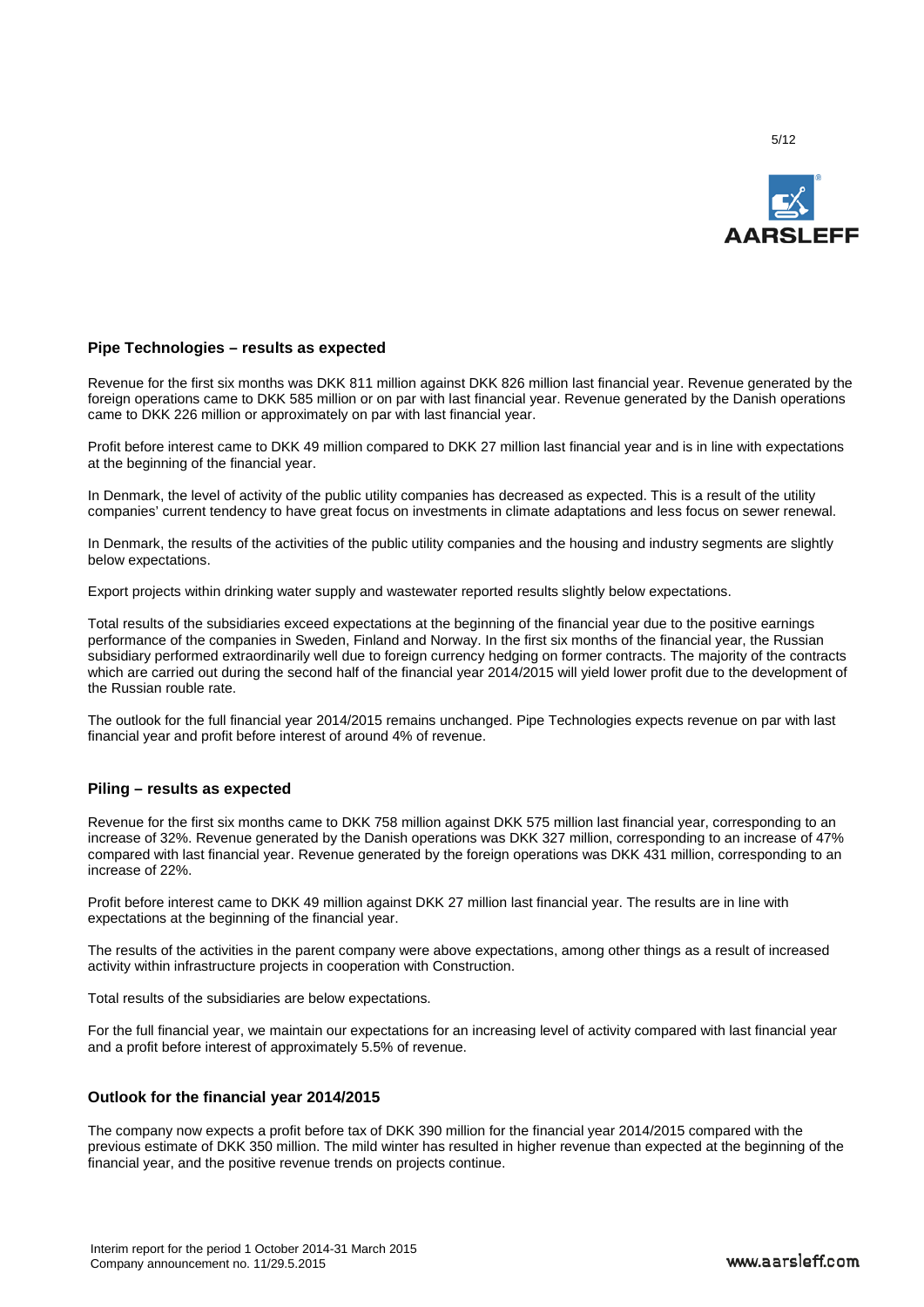

The expectations concerning the future financial performance are subject to uncertainties and risks that may cause the performance to differ from the expectations. Significant commercial risks are described in Assessment of commercial risks of the annual report of 2013/2014 and note 2 on Estimation uncertainty. Significant risks and uncertainties remain unchanged compared with the description in the annual report.

# **Accounting policies**

The interim report covering the first six months of the financial year 2014/2015 has been prepared in accordance with IAS 34 "Interim Financial Reporting" and additional Danish disclosure requirements for interim reports of listed companies.

No interim report has been prepared for the parent company.

The accounting policies of the interim report remain unchanged from the 2013/2014 Annual Report which has been prepared in accordance with International Financial Reporting Standards (IFRS) as adopted by the EU and additional Danish disclosure requirements for annual reports of listed companies. Please refer to the 2013/2014 Annual Report for a further description of the accounting policies.

Certain new or changed standards or interpretations have become effective for the financial year 2014/2015. It is the Management's view that these standards and interpretations will have no significant effect on the annual report.

The interim report is presented in Danish kroner (DKK) which is the parent company's functional currency.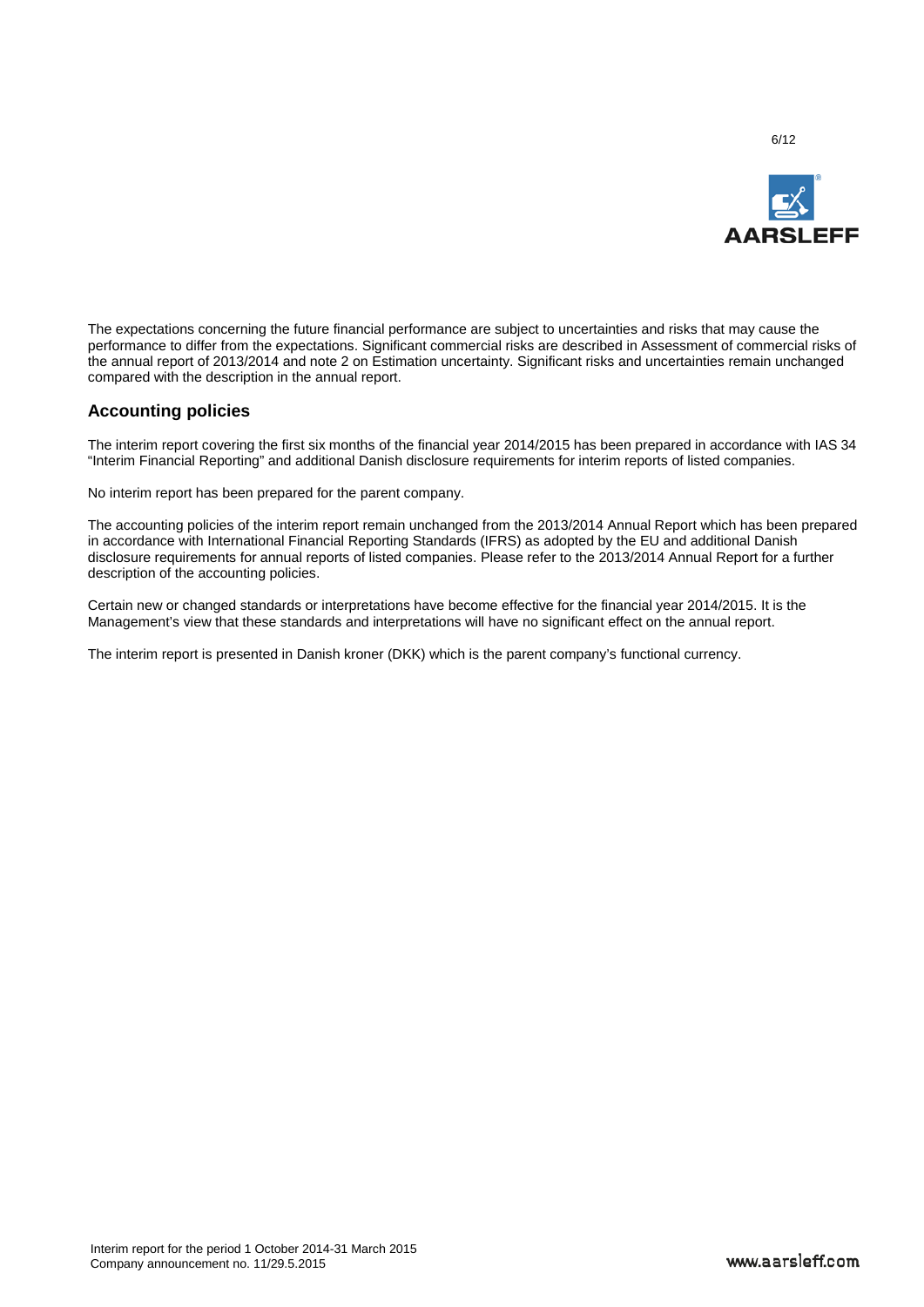

# **Management's statement**

Today, the Board of Directors and Executive Management have discussed and approved the interim report of Per Aarsleff A/S for the period 1 October 2014-31 March 2015.

The interim report has been prepared in accordance with IAS 34 "Interim Financial Reporting" and additional Danish disclosure requirements for interim reports of listed companies.

The interim report has not been audited or reviewed by the company's auditor.

We consider the accounting policies used to be appropriate. Accordingly, the interim report gives a true and fair view of the financial position at 31 March 2015 of the Group as well as of the results of the Group's operations and cash flows in the period 1 October 2014 to 31 March 2015.

In our opinion, Management's review includes a true and fair account of the development in the operations and financial circumstances of the Group, of the results for the period and of the financial position of the Group as well as a description of the most significant risks and elements of uncertainty facing the Group.

Aabyhoej, 29 May 2015

#### **Executive Management**

Ebbe Malte Iversen Lars M. Carlsen General Manager

**Board of Directors**

Andreas Lundby Chairman of the Board

Jens Bjerg Sørensen Carsten Fode Peter Arndrup Poulsen Deputy Chairman

Rikke Gulddal Christensen Søren Kristensen<br>Staff-elected Staff-elected

Staff-elected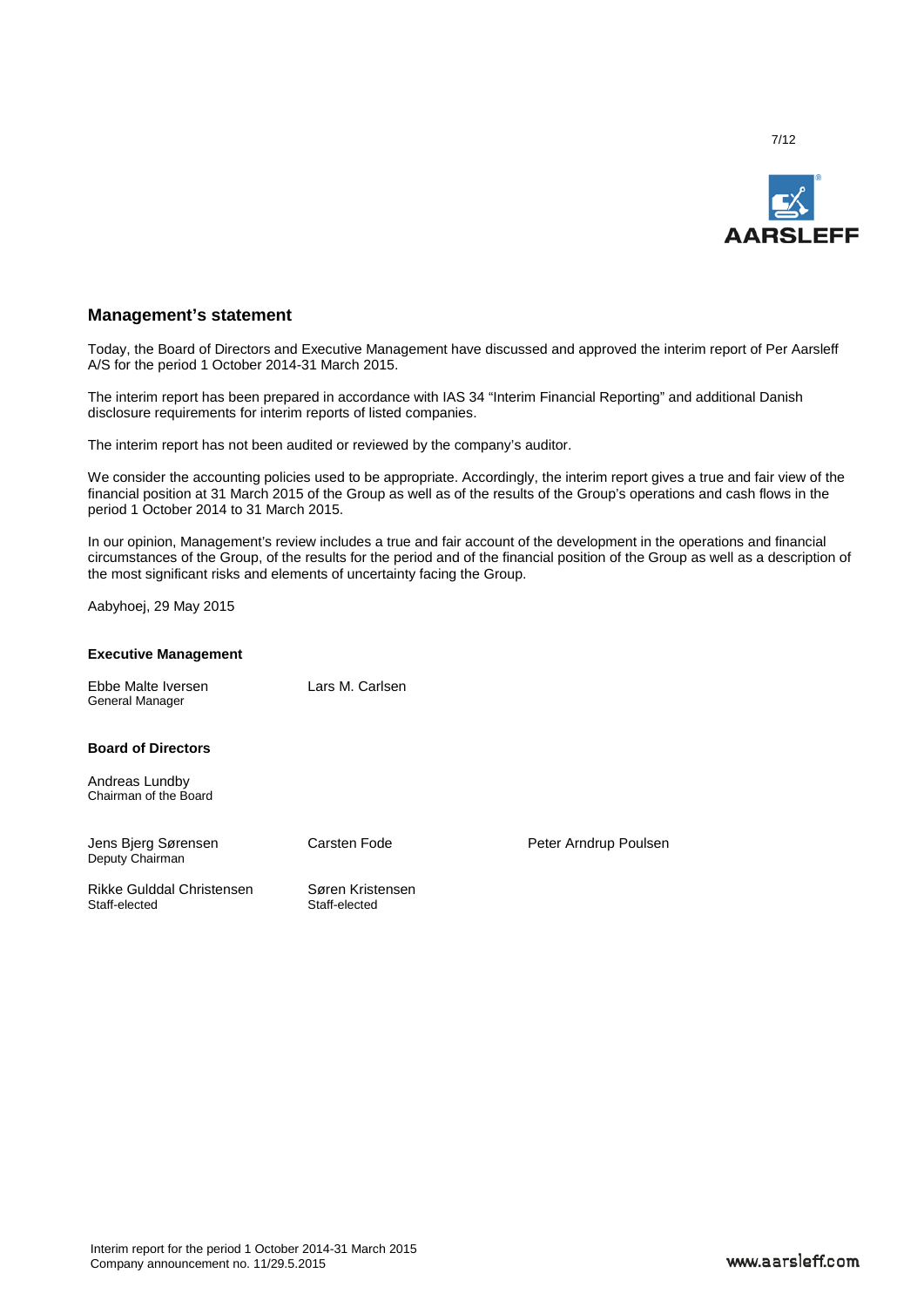

# **Consolidated income statement**

Amounts in tDKK

|              | H1           |            |              |
|--------------|--------------|------------|--------------|
| 2014/2015    | 2013/2014    | 2014/2015  | 2013/2014    |
| 2,252,972    | 1,662,515    | 4,797,805  | 3,808,151    |
| $-2,010,859$ | $-1,448,859$ | -4,242,606 | $-3,352,452$ |
| 242,113      | 213,656      | 555,199    | 455,699      |
| -171,495     | $-166,325$   | $-351,468$ | $-330,091$   |
| 261          | 270          | 310        | 452          |
| 70,879       | 47,601       | 204,041    | 126,060      |
| 0            | 0            | $-2,000$   | 0            |
| 70,879       | 47,601       | 202,041    | 126,060      |
| $-4,060$     | $-4,333$     | -11,903    | $-9,129$     |
| 66,819       | 43,268       | 190,138    | 116,931      |
| $-15,691$    | $-11,263$    | $-45,015$  | $-30,715$    |
| 51,128       | 32,005       | 145,123    | 86,216       |
| 25.10        | 15.70        | 71.24      | 42.29        |
|              |              | Q1         |              |

# **Statement of comprehensive income**

|                                                                 | Q1        |           | H1        |           |  |
|-----------------------------------------------------------------|-----------|-----------|-----------|-----------|--|
|                                                                 | 2014/2015 | 2013/2014 | 2014/2015 | 2013/2014 |  |
| <b>Profit after tax</b>                                         | 51,128    | 32,005    | 145,123   | 86,216    |  |
| Items which may become reclassified to the income statement     |           |           |           |           |  |
| Exchange rate adjustment of foreign companies                   | 21,143    | $-3,547$  | $-2,281$  | $-4,621$  |  |
| Fair value adjustments of derivative financial instruments, net | $-2,430$  | $-1,272$  | $-5,550$  | 9,918     |  |
| Tax on other comprehensive income                               | 1,304     | $-2,480$  | 1,304     | $-2,480$  |  |
| Other total comprehensive income                                | 20,017    | $-7,299$  | $-6,527$  | 2,817     |  |
| <b>Total comprehensive income</b>                               | 71,145    | 24,706    | 138,596   | 89,033    |  |
| Total comprehensive income accrues to                           |           |           |           |           |  |
| Shareholders of Per Aarsleff A/S                                | 71,165    | 24,756    | 138,696   | 88,677    |  |
| Minority shareholders                                           | $-20$     | -50       | $-100$    | 356       |  |
| Total                                                           | 71,145    | 24,706    | 138,596   | 89,033    |  |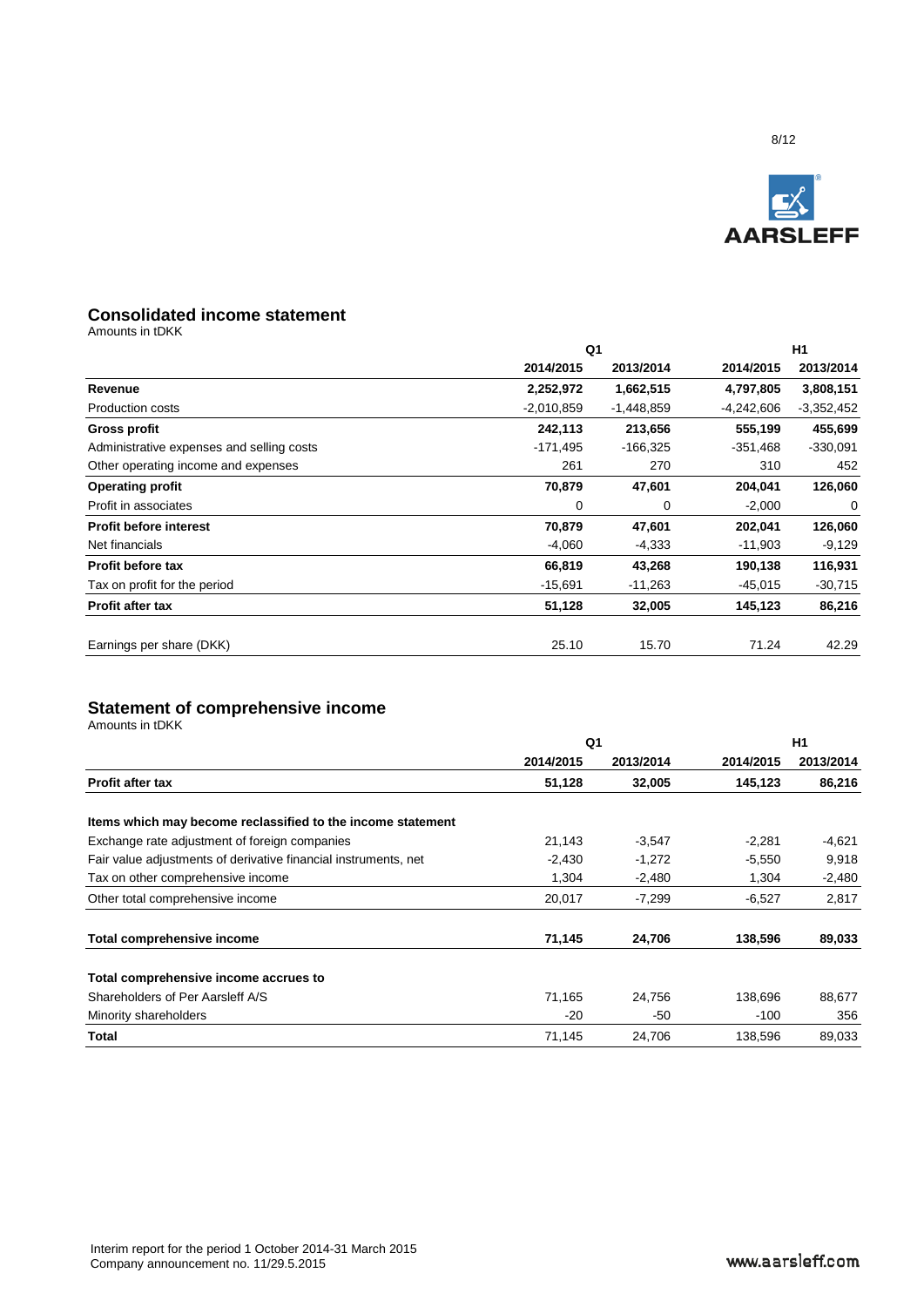

# **Consolidated balance sheet**

|                                       | 31/3 2015 | 30/9 2014 | 31/3 2014 |
|---------------------------------------|-----------|-----------|-----------|
| <b>Total assets</b>                   |           |           |           |
| Intangible assets                     | 170,728   | 164,980   | 168,049   |
| Property, plant and equipment         | 1,555,502 | 1,553,724 | 1,552,042 |
| Other non-current assets              | 14,246    | 18,409    | 22,255    |
| <b>Non-current assets</b>             | 1,740,476 | 1,737,113 | 1,742,346 |
| Inventories                           | 211,473   | 199,256   | 207,512   |
| Contracting debtors                   | 1,628,863 | 2,047,789 | 1,338,961 |
| Work in progress                      | 484,792   | 537,437   | 426,505   |
| Other receivables                     | 89,034    | 126,449   | 139,533   |
| Cash                                  | 847,414   | 322,903   | 413,371   |
| <b>Current assets</b>                 | 3,261,576 | 3,233,834 | 2,525,882 |
| <b>Total assets</b>                   | 5,002,052 | 4,970,947 | 4,268,228 |
|                                       |           |           |           |
| <b>Equity and liabilities</b>         |           |           |           |
| <b>Equity</b>                         | 2,059,500 | 1,952,308 | 1,792,980 |
| Mortgage debt and credit institutions | 151,079   | 198,980   | 204,896   |
| Other debt and provisions             | 102,321   | 90,320    | 50,352    |
| Deferred tax                          | 304,091   | 300,397   | 225,904   |
| <b>Non-current liabilities</b>        | 557,491   | 589,697   | 481,152   |
| Mortgage debt and credit institutions | 402,637   | 296,386   | 386,743   |
| Work in progress                      | 504,932   | 512,037   | 383,541   |
| Trade payables                        | 946,661   | 1,077,048 | 701,323   |
| Other liabilities                     | 530,831   | 543,471   | 522,489   |
| <b>Current liabilities</b>            | 2,385,061 | 2,428,942 | 1,994,096 |
| <b>Total liabilities</b>              | 2,942,552 | 3,018,639 | 2,475,248 |
| <b>Total equity and liabilities</b>   | 5,002,052 | 4,970,947 | 4,268,228 |
|                                       |           |           |           |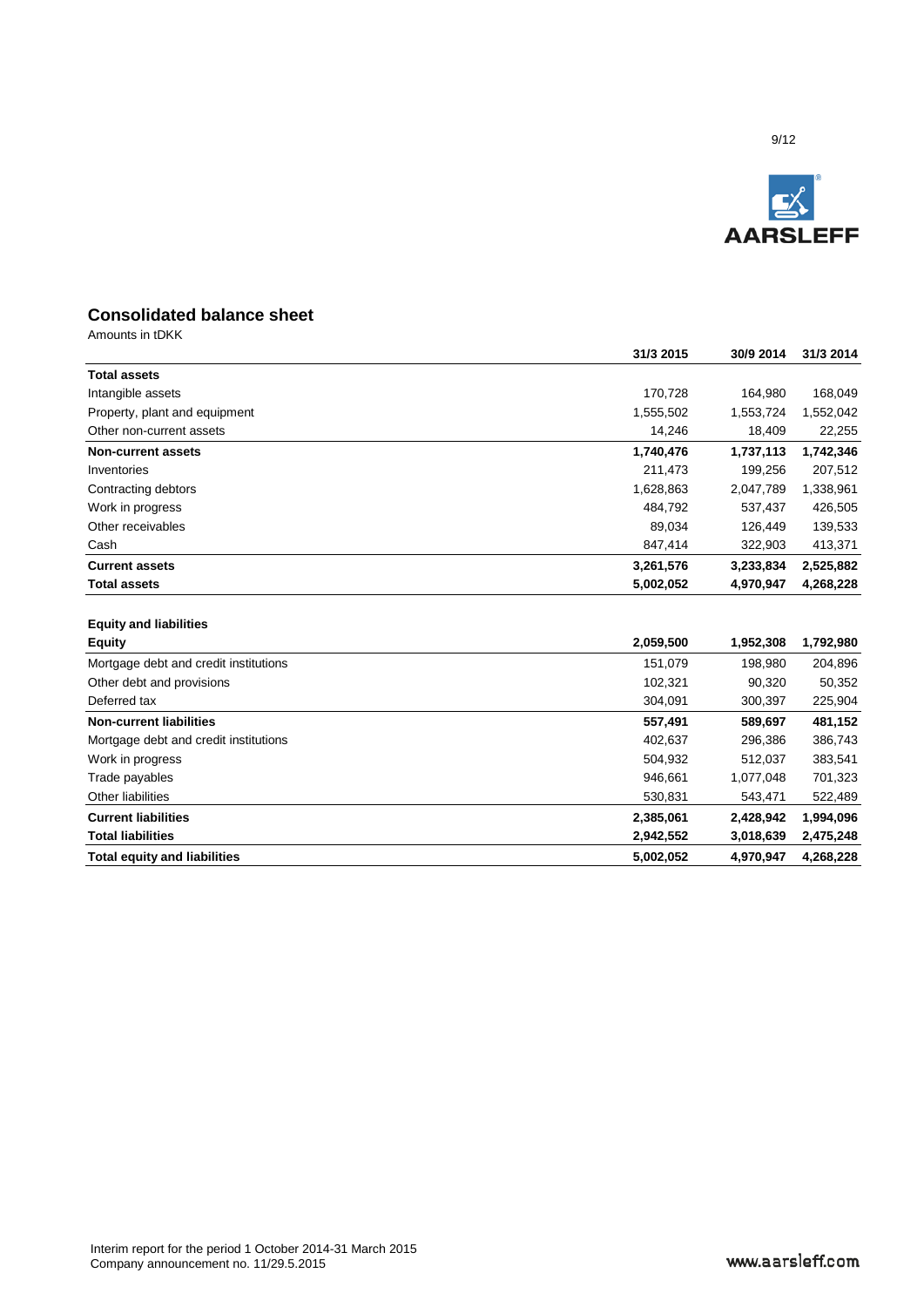

# **Consolidated cash flow statement**

|                                                                       |            | H1         |
|-----------------------------------------------------------------------|------------|------------|
|                                                                       | 2014/2015  | 2013/2014  |
| Cash flow from operating activities                                   |            |            |
| Profit before interest                                                | 202,041    | 126,060    |
| Depreciation, amortisation and impairment losses                      | 152,308    | 136,607    |
| Other adjustments                                                     | 303,585    | 248,759    |
| Net financials                                                        | $-11,903$  | $-9,129$   |
| Corporation tax paid                                                  | 1,052      | $-30,697$  |
| Cash flows from operating activities                                  | 647,083    | 471,600    |
| Cash flow from investing activities                                   |            |            |
| Net investment in property, plant and equipment and intangible assets | $-136,923$ | $-123,745$ |
| Net investment in subsidiaries                                        | $-16,289$  | 0          |
| Cash flows from investing activities                                  | $-153,212$ | $-123,745$ |
| Cash flow from financing activities                                   | $-75,299$  | $-23,111$  |
| Cash flows from financing activities                                  | $-75,299$  | $-23,111$  |
| Change in liquidity for the period                                    | 418,572    | 324,744    |
|                                                                       |            |            |
| Opening liquidity                                                     | 30.095     | $-294,370$ |
| Change in liquidity for the period                                    | 418,572    | 324,744    |
| <b>Closing liquidity</b>                                              | 448,667    | 30,374     |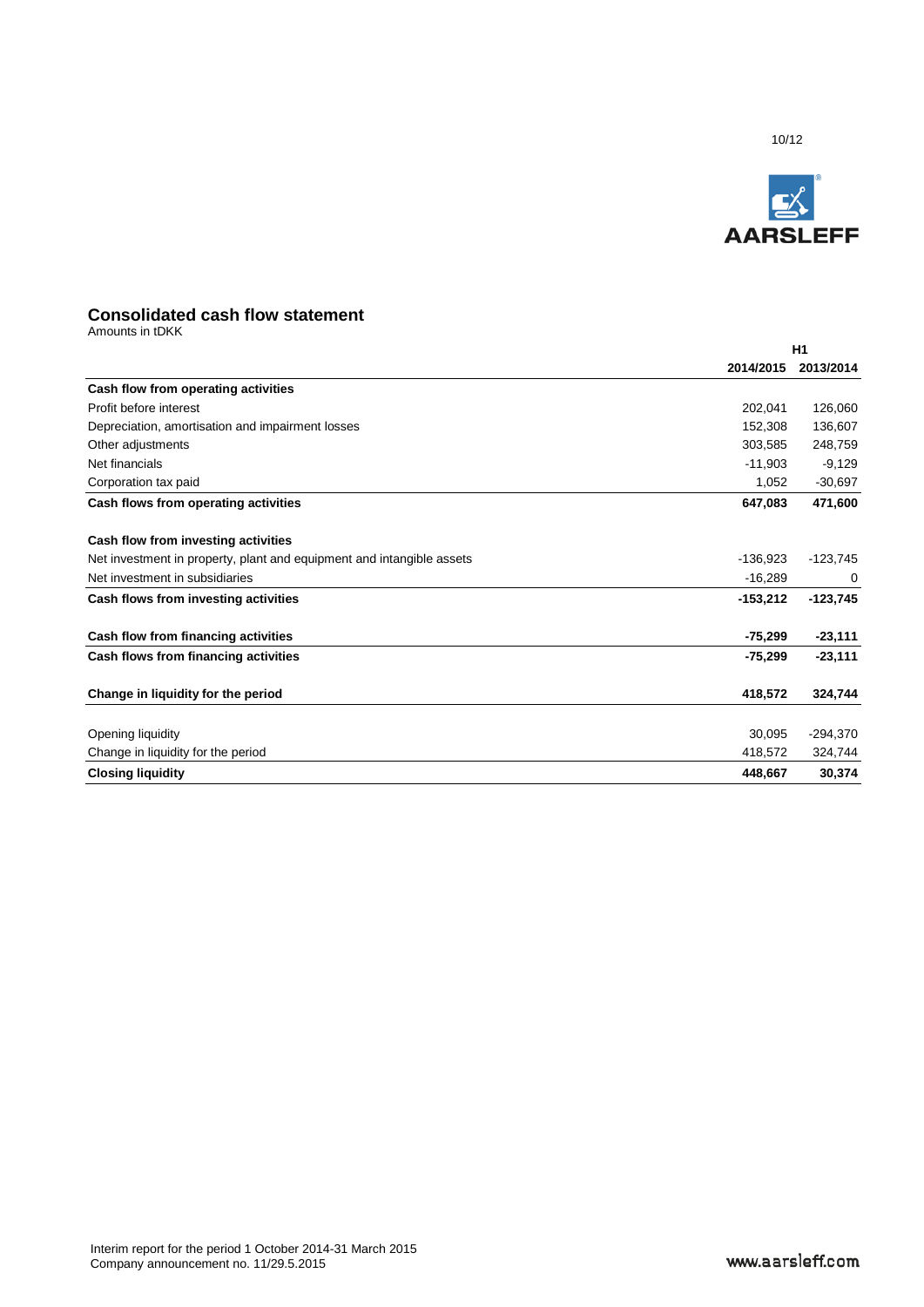

# **Statement of changes in equity, Group**

|                                         |               |             |          |                  |           | Total                                  |             |                  |
|-----------------------------------------|---------------|-------------|----------|------------------|-----------|----------------------------------------|-------------|------------------|
|                                         |               | Translation | Hedging  | Retained         |           | Proposed shareholders of               | Minority    |                  |
|                                         | Share capital | reserve     | reserve  | earnings         |           | dividend Per Aarsleff A/S shareholders |             | Total            |
| Equity at 1 October 2013                | 45,300        | $-26,021$   |          | -1,154 1,672,536 |           | 22,650 1,713,311                       |             | 11,019 1,724,330 |
| <b>Total comprehensive income</b>       |               |             |          |                  |           |                                        |             |                  |
| Profit for the year                     |               |             |          | 85,851           |           | 85,851                                 | 367         | 86,218           |
| Other total comprehensive income        |               |             |          |                  |           |                                        |             |                  |
| Exchange rate adjustments of            |               |             |          |                  |           |                                        |             |                  |
| foreign companies                       |               | $-4,621$    |          |                  |           | $-4,621$                               |             | $-4,621$         |
| Fair value adjustments of derivative    |               |             |          |                  |           |                                        |             |                  |
| financial instruments                   |               |             | 9,918    |                  |           | 9,918                                  |             | 9,918            |
| Tax on derivative financial instruments |               |             | $-2,480$ |                  |           | $-2,480$                               |             | $-2,480$         |
| Other total comprehensive income        | 0             | $-4,621$    | 7,438    | $\mathbf 0$      | 0         | 2,817                                  | 0           | 2,817            |
| <b>Total comprehensive income</b>       | 0             | $-4,621$    | 7,438    | 85,851           | 0         | 88,668                                 | 367         | 89,035           |
| <b>Transactions with owners</b>         |               |             |          |                  |           |                                        |             |                  |
| Dividend paid                           |               |             |          |                  | $-22,650$ | $-22,650$                              |             | $-22,650$        |
| Dividend, treasury shares               |               |             |          | 2,265            |           | 2,265                                  |             | 2,265            |
| <b>Total transactions with owners</b>   | 0             | 0           | 0        | 2,265            | $-22,650$ | $-20,385$                              | $\bf{0}$    | $-20,385$        |
|                                         |               |             |          |                  |           |                                        |             |                  |
| Equity at 31 March 2014                 | 45,300        | $-30,642$   | 6,284    | 1,760,652        |           | 0 1,781,594                            | 11,386      | 1,792,980        |
| Equity at 1 October 2014                | 45,300        | $-33,961$   | 4,517    | 1,894,893        | 33,975    | 1,944,724                              | 7,584       | 1,952,308        |
| <b>Total comprehensive income</b>       |               |             |          |                  |           |                                        |             |                  |
| Profit for the year                     |               |             |          | 145,223          |           | 145,223                                | $-100$      | 145,123          |
| Other total comprehensive income        |               |             |          |                  |           |                                        |             |                  |
| Exchange rate adjustments of            |               |             |          |                  |           |                                        |             |                  |
| foreign companies                       |               | $-2,281$    |          |                  |           | $-2,281$                               |             | $-2,281$         |
| Fair value adjustments of derivative    |               |             |          |                  |           |                                        |             |                  |
| financial instruments                   |               |             | $-5,550$ |                  |           | $-5,550$                               |             | $-5,550$         |
| Tax on derivative financial instruments |               |             | 1,304    |                  |           | 1,304                                  |             | 1,304            |
| Other total comprehensive income        | $\mathbf 0$   | $-2,281$    | $-4,246$ | $\mathbf 0$      | 0         | $-6,527$                               | $\mathbf 0$ | $-6,527$         |
| Total comprehensive income              | $\bf{0}$      | $-2,281$    | $-4,246$ | 145,223          | 0         | 138,696                                | $-100$      | 138,596          |
| <b>Transactions with owners</b>         |               |             |          |                  |           |                                        |             |                  |
| Dividend paid                           |               |             |          |                  | $-33,975$ | $-33,975$                              |             | $-33,975$        |
| Dividend, treasury shares               |               |             |          | 3,398            |           | 3,398                                  |             | 3,398            |
| Dividend, minority shareholders         |               |             |          |                  |           | 0                                      | $-827$      | $-827$           |
|                                         |               |             |          |                  |           |                                        |             |                  |
| <b>Total transactions with owners</b>   | $\mathbf 0$   | $\mathbf 0$ | 0        | 3,398            | $-33,975$ | $-30,577$                              | -827        | $-31,404$        |
| Equity at 31 March 2015                 | 45,300        | $-36,242$   | 271      | 2,043,514        |           | 02,052,843                             |             | 6,657 2,059,500  |
|                                         |               |             |          |                  |           |                                        |             |                  |